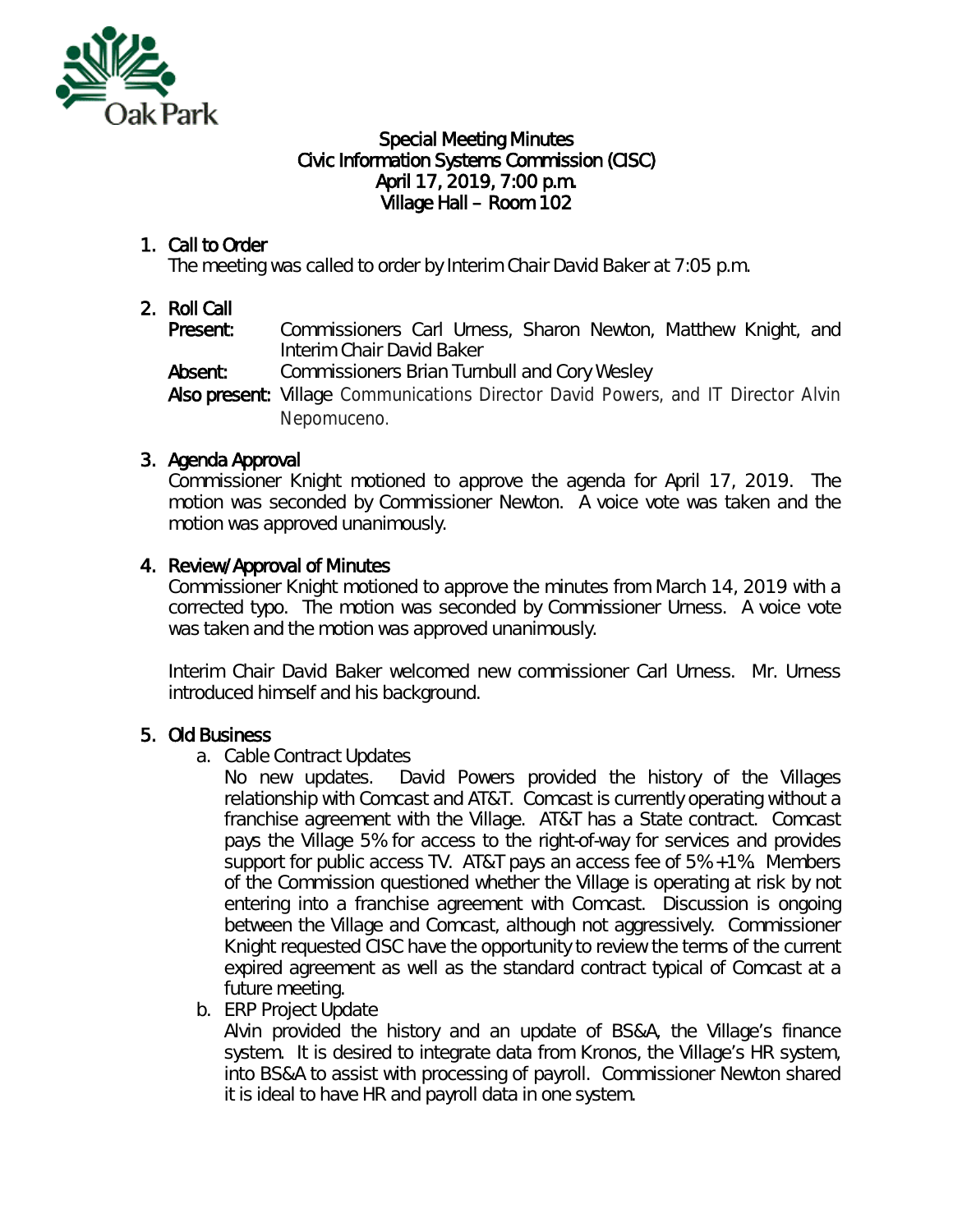

c. CityView/VillageView Update

CityView is a permit and licensing processing system, referred to as VillageView in Oak Park. CityView was implemented in 2016 as part of the initial IT Strategic Plan.

- d. Laserfiche Update The goal for Laserfiche is document storage and archiving with advanced searching and complex work flow capabilities.
- e. Village-Wide Fiber/ISP Update

Discussed as part of new business.

f. 5G in Oak Park

Interim Chair Baker provided a brief overview of past discussion summarizing the goal to get more affordable and faster internet service in Oak Park. He commented on challenges for multi-family buildings with fewer options and the need to strengthen cell coverage throughout the Village.

### 6. New Business

a. Continued Discussion – Village Fiber WAN Project

Dave Powers provided an overview of how CISC can present their recommendation on whether or not to participate in a joint Village-wide Fiber project with D97. Members of the Commission discussed alternatives to participation; including not participate, or wait for more governmental partners to participate. Commissioner Knight provided a memo regarding a motion.

After discussion, Commissioner Knight moved to concur with Village staff recommendation to select the most qualified construction vendor based on the results of the December 2018 RFP and follow-up RFP and ask the Village Board to vote on the matter allowing staff to begin negotiations with said construction vendor and concur with the recommendation of increasing the fiber capacity to 288ct. fiber for all routes to allow for expansion opportunities with other governmental entities. The motion was seconded. A voice vote was taken and the motion was approved.

Ayes: Commissioners Carl Urness, Sharon Newton, Matthew Knight, and Interim Chair David Baker

Nays: none

Absent: Commissioners Brian Turnbull and Cory Wesley

b. 2019 CISC Work Plan Discussion

The 2019 CISC Work Plan is currently on the Village website, on the CISC webpage. CISC will need to revisit their work plan before the end of the year for approval by the Village Board, usually discussed as part of the budget season.